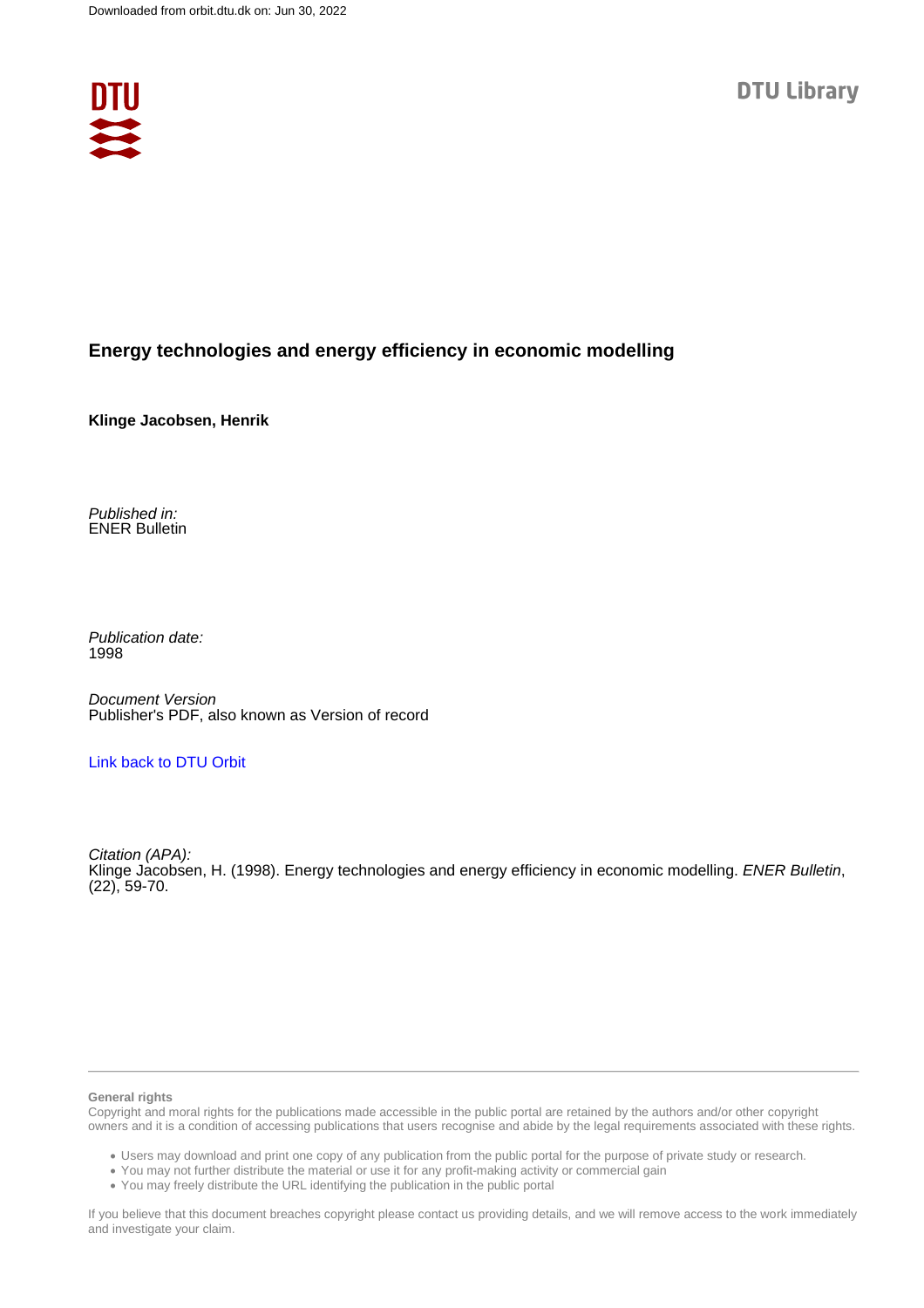# **Energy technologies and energy efficiency in economic modelling**

#### *Henrik Klinge Jacobsen* Risø National Laboratory, Systems Analysis Department

## **Abstract**

*This paper discusses different approaches to incorporating energy technologies and technological development in energy-economic models. Technological development is a very important issue in long-term energy demand projections and in environmental analyses. Different assumptions on technological development are one of the main causes for the very diverging results which have been obtained using bottom-up and top-down models for analysing the costs of greenhouse gas mitigation. One of the objectives for studies comparing model results have been to create comparable model assumptions regarding technological development.* 

*This paper examines the effect on aggregate energy efficiency of using technological models to describe a number of specific technologies and of incorporating these models in an economic model. Different effects from the technology representation are illustrated. Vintage effects through the slow replacement of production capacity is important for the rate of efficiency improvement. Short-term changes in Danish power production are very large due to changing situations in the Nordic hydropower system. The effect of the changing utilisation rates for power capacity in Denmark illustrates the dependence of average efficiencies and productivity on capacity utilisation rates. In the long run regulation induced by environmental policies are also very important for the improvement of aggregate energy efficiency in the energy supply sector. A Danish policy to increase the share of renewable energy and especially wind power will increase the rate of efficiency improvement. A technologically based model in this case indirectly makes the energy efficiency endogenous in the aggregate energy-economy model.*

#### **1. Introduction**

Technological development is an important issue in both economic and energyrelated analyses which have a horizon of more than just a few years. Technological change can be seen from a very detailed perspective of a specific innovation of some equipment. On the other hand this detailed innovation or improvement in the way some equipment is used could be viewed from an aggregated energy-economic description of the development of energy efficiency.

It is important to distinguish between two different aspects of explanation for aggregate energy efficiency developments. One aspect is the aggregation of specific technological forecasts and another is explaining why the technological change is taking place or being implemented. The focus in this paper is on the aggregation of specific technologies and the effects on average energy efficiency, which can be identified by such an approach.

In energy-economy models the descriptions of energy efficiency developments are represented by giving varying degrees of priority to explaining innovations. The representations range from exogenous and constant rates of efficiency improvement AEEI (autonomous energy efficiency improvement) to endogenised technological development.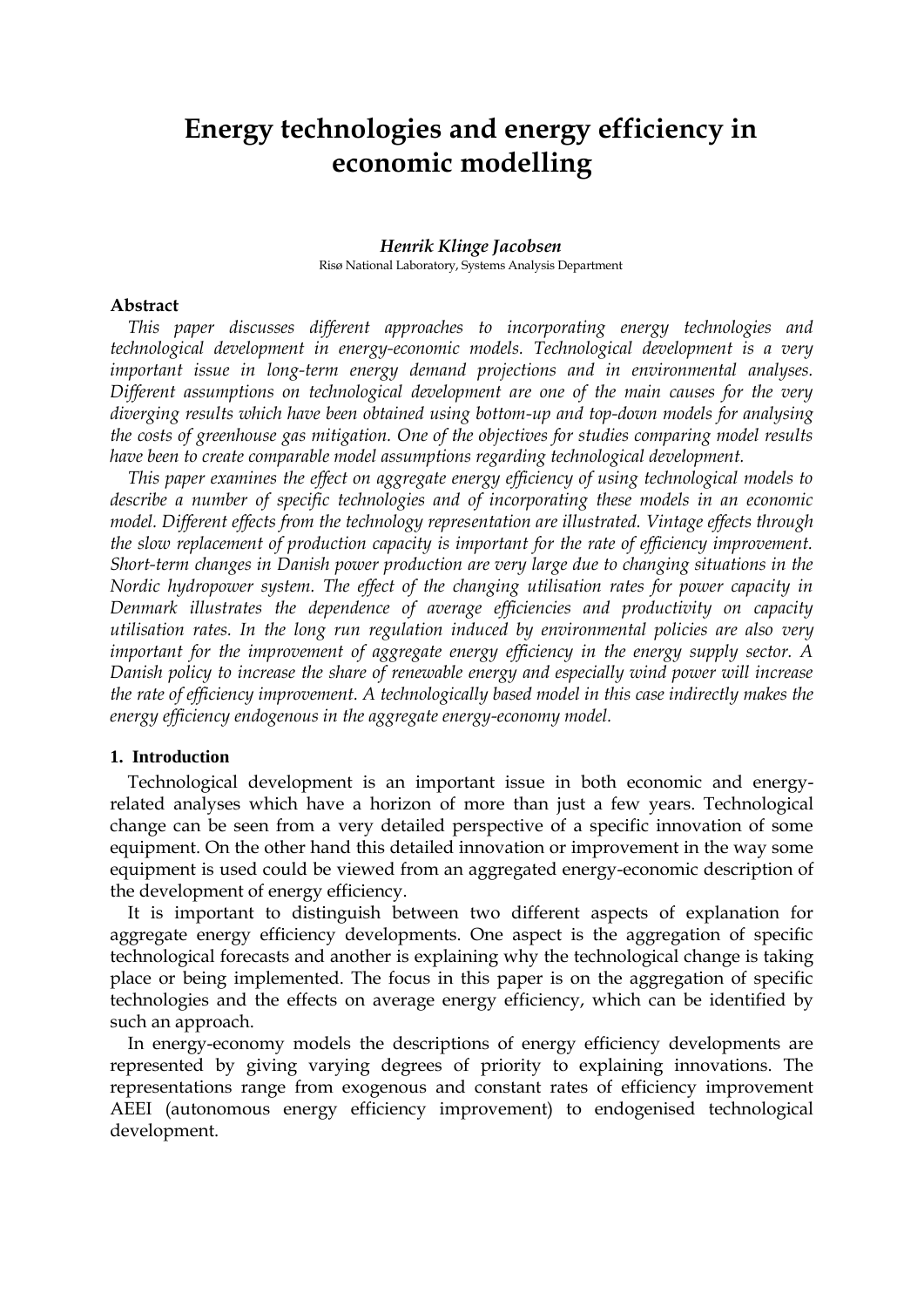A lot of arguments can be found against a constant AEEI, and especially if the horizon is not very long (less than 50 years) the short- or medium-term developments in energy efficiency will depend on a variety of factors as capacity utilisation, vintage effects from new investments, public policy, specific innovation of new technologies and implementation of already known technologies. A detailed description of energy technologies could improve and qualify a top-down (macroeconomic) description of energy efficiency developments based on AEEI. An example of using a bottom-up model for the description of the development in aggregate energy efficiency will be presented in this paper.

In the long run the importance of new inventions and innovations will be the dominant factor in explaining efficiency developments. Bottom-up or technical models do not focus on explaining innovations, but these models do describe technologies in detail that are not yet fully developed for commercialisation. By the dependence on fuel prices, regulation and investment activity, the aggregate energy efficiency is described with a kind of endogenous implementation of technologies but not endogenous technological development.

## **2. Autonomous energy efficiency improvement or endogenous technological change**

Energy-economy models have very different descriptions of technological change. At the same time technological change is an important element in stating the properties of the model and the long-term projection results that can be obtained by a model. Model descriptions range from autonomous energy efficiency improvement (AEEI) to endogenous technological progress.

Some of the different approaches to modelling energy technologies and energy efficiency improvement can be categorised by:

- AEEI exogenous and constant energy efficiency improvement
- AEEI- distinguishing between price-induced and time-induced improvements
- Optimising long-term technology between some aggregate technologies with different efficiencies (energy supply sector)
- Vintage models of capital with energy efficiencies related to vintage (general economy-wide representation)
- Endogenous rate of implementation of known best available technologies
- Endogenous rate of innovation R & D related

The autonomous energy efficiency improvement AEEI is an exogenous improvement in energy efficiency in many top-down models. When forecasting, the energy efficiency is projected to rise by an exogenous rate each year, which in different model studies range from an annual efficiency improvement of  $\frac{1}{2}\%$  to  $\frac{1}{2}\%$ . Apart from this exogenous component of energy demand, the prices of production factors capital, labour and energy shift the factor input composition. Hereby the energy intensity of production also changes. The AEEI is time dependent but instead of remaining constant the autonomous efficiency change could follow estimated nonlinear time trends.

A possible extension of this approach is to link the efficiency improvement to energy prices, but it will be hard to establish an empirical distinguishing between price-induced shifts in factor inputs and price-induced improvement of efficiency.

An AEEI representation of efficiency improvement in specifications of energy demand for heating in households could, for example, be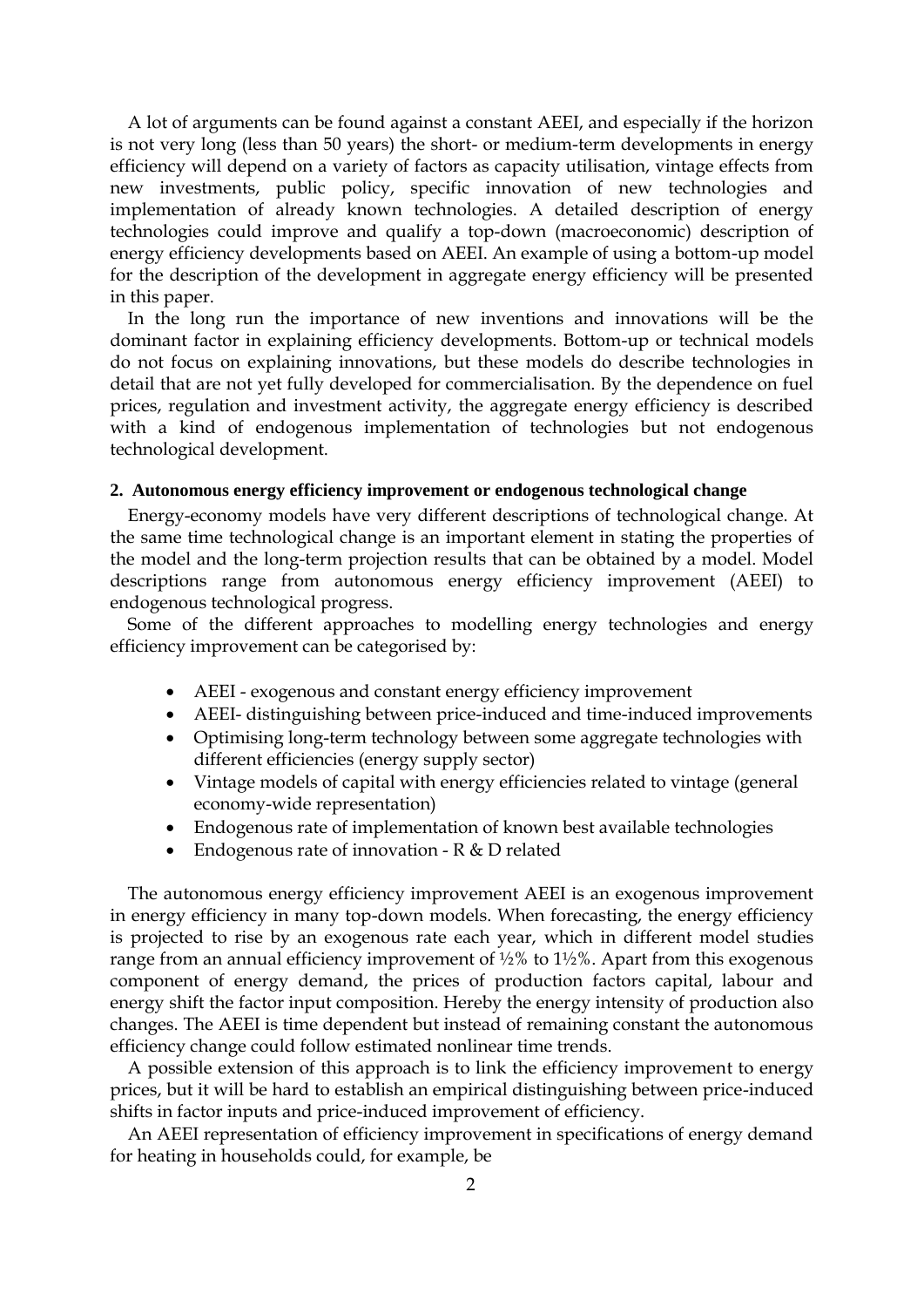$E_j = e(p_i, p_j, aeei, C)$ 

 $p_i$  Price of different heating technology: electricity, district heating, natural gas, etc.

*p<sup>i</sup>* Price of other consumer goods or services

*aeei* Autonomous energy efficiency improvement (indexed)

*C* Total private consumption

The AEEI representation in households thus accounts for efficiency improvements induced by improved insulation of existing houses, efficiency improvements in specific heating technologies, standards for new dwellings and the introduction of new heating technologies not represented in the modelling specification.

While technological development in energy use in economic modelling is often considered in terms of a constant rate of change in energy efficiency, the technical view would emphasise the specific technologies and estimates of future rates of introduction of new technologies. The technical view includes limits on the increase in energy efficiency. For existing technologies these limits seem plausible as fuel efficiencies would hardly increase above 100%. In contrast the technological change from an economic view is an aggregate of changes in production technology for existing products and a change in the output mix with a stream of new products partly produced with existing and partly with new capital equipment. The economic view does not have any assumption of limits for energy efficiency or decreasing rates of energy efficiency improvement. Only when production of a single output or very specialised sectors are examined will production technologies be modelled in detail, and thus the properties from technological models will arise.

Energy-economy models with optimisation of the choice between specific energy technologies dependent on total discounted profits and based on rational expectations include exogenous assumptions regarding the availability of the specific technology in time. The resulting average energy efficiency is then endogenous in the way that changes in prices by environmental taxation have an impact on the optimal choice of the technology. Models of this kind are developed mainly for optimising energy supply systems.

Vintage effects as different energy efficiency for different vintages of capital could be important for year to year changes in energy efficiency. Vintage models of capital have been applied to fields of energy relevance. Both technical vintage models of durable consumer goods (appliances) and vintage models of energy supply exist. More macroeconomic based model approaches of capital vintages for producing sectors in general and their energy efficiency have also been proposed. Energy efficiency is seen as embodied in the new capital vintages. Berndt et. al. (1993) examine the empirical evidence of embodied and un-embodied technological change. They find that the former accounts for only a modest share of overall productivity growth. The importance of vintages of capital and the impact on average energy efficiency thus seems to be quite small. Their study examined the overall manufacturing sector. If focus instead were on a specific capital intensive industry with identifiable technologies the vintage effect might be more important. The effect of changing capacity utilisation rates might blur the picture of new vintages, as investments will probably be higher at periods of high capacity utilisation. These effects will be examined using a model of the energy supply sector. In the bottom-up model the vintage effect through technology improvement for each new vintage of appliances could give a better description of energy efficiency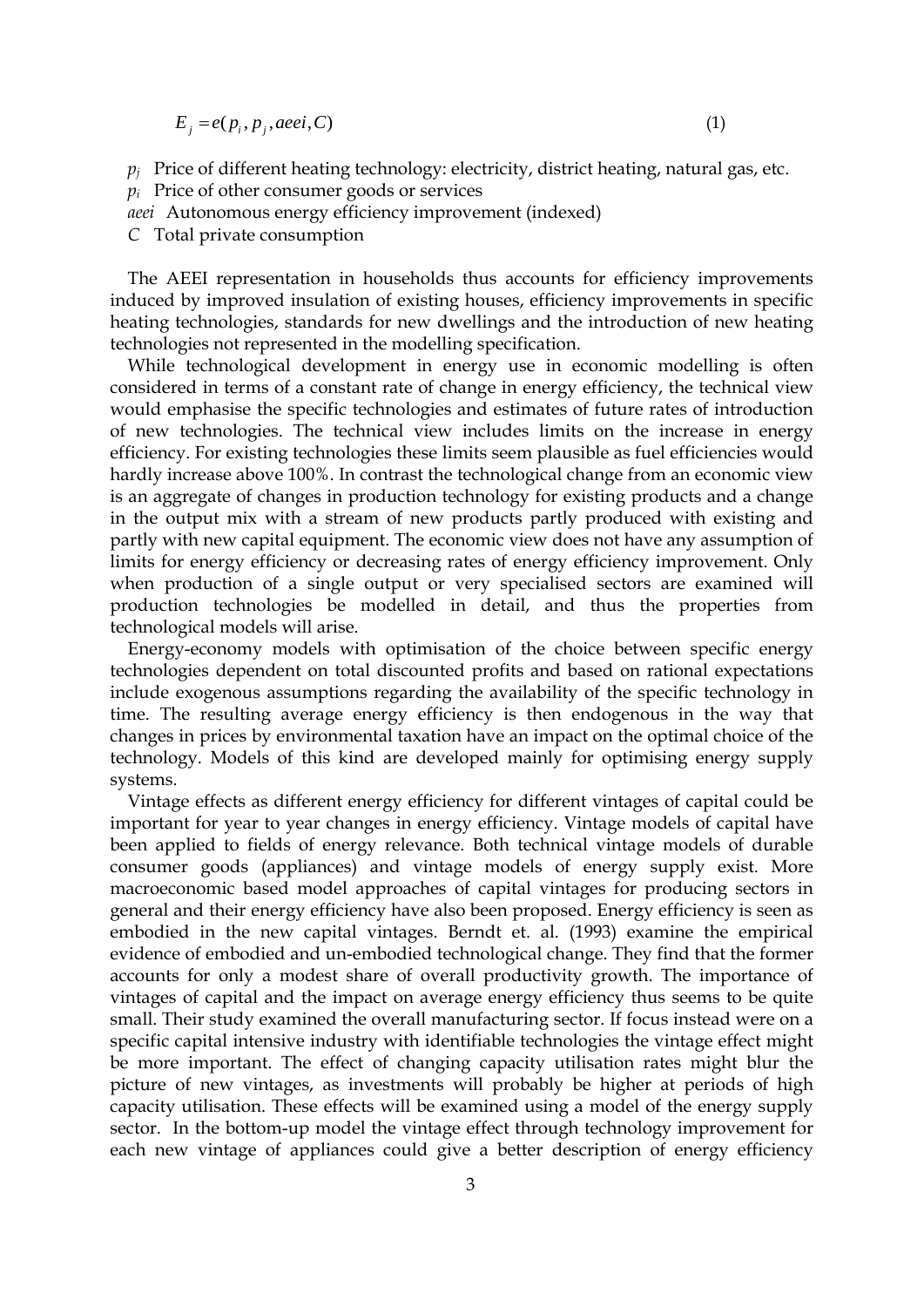developments. The longer the horizon the more inaccurate will be the estimate from the bottom-up model.

Long-term energy demand and environmental issues related to this will depend very much on the possible invention of new technologies. These could be new energy technologies, but they could also be production technologies, inventions in transportation etc. Thus energy efficiency will depend on technological developments that have nothing to do with an aim of improving energy efficiency. This dependence means that no energy or environmental policy option exists for influencing this part of energy efficiency development. Innovation with specific relevance for energy technologies is a more relevant area to model if the aim is analysing possible policy instruments that influence energy efficiency. Carraro and Galeotti (1997) describe an endogenous modelling of innovation in energy technologies. The innovation is related to R&D which again is endogenously determined by prices, output and policy variables as environmental taxes and R&D subsidies. The endogenous technological progress has been analysed in many theoretical models but the WARM model has an advantage in that the technology representation is empirically founded.

## **3. Which possible explanations for changes in aggregate energy efficiency can be identified and quantified by using a bottom-up description in energy-economy models?**

This section excludes the question of explaining the innovation of new energy technologies itself. Instead the focus is on improving an exogenous description of energy efficiency developments. There are several interesting issues and questions:

- Is the embodiment hypothesis more relevant for capital intensive and long-lived capital sectors as the energy supply sector?
- What about the rate of capacity utilisation? Is this question more important for average efficiency than the vintage effects of the capital investments?
- Are new vintages used more than old ones?
- Do environmental policies effect the development of energy technologies?
- Do energy prices affect the speed of implementation?

More or less reasonable assumptions regarding the development of these already known specific technologies can be used to describe the energy efficiencies of future vintages of capital equipment. A description of the existing capital stock and the efficiencies of different vintages of this capital stock can be used for identifying the efficiency of the capital vintage that is being replaced. The speed of replacement or expansion of production capacity is determined by activity in the sectors of the economy. This is a practical and realisable strategy only for certain areas of capital equipment. This approach can be applied only to sectors where capital is long lived and the technologies are identifiable.

Vintage effects play an important role in determining the rate of technological improvement in energy efficiency. Some relevant examples could include the energy supply sector and household consumption of energy for heating purposes.

#### **4. An example of technological development in a model of the energy supply sector**

The aggregated energy efficiency from an energy-economy model illustrates some of the interdependencies between technological development, investments, capacity utilisation and public policy. These dependencies are illustrated in examples using a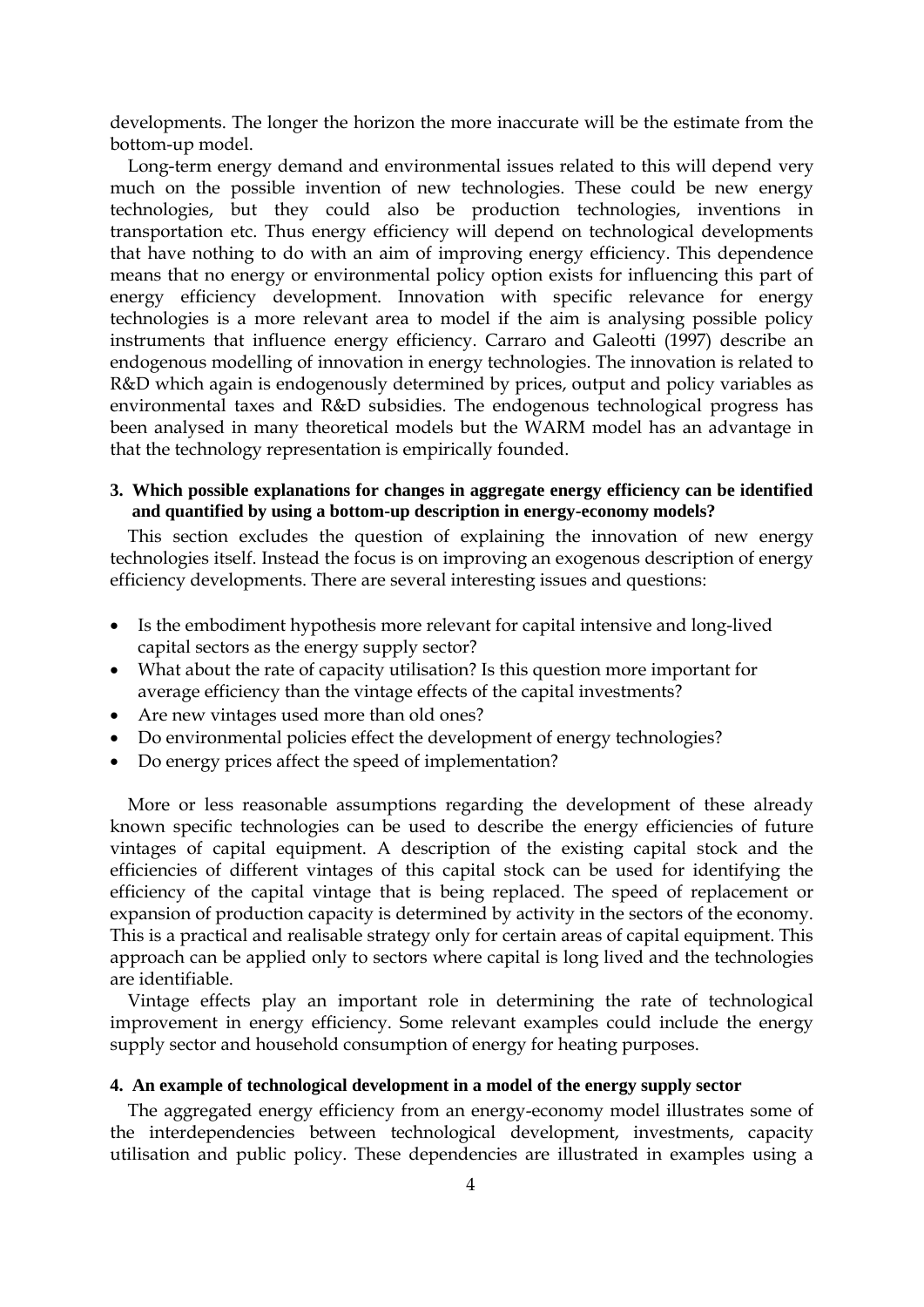Danish model and the Danish energy system as a case. A case of the energy supply sector emphasises the partly endogenised average energy efficiency in power production - fuel price and policy influences the average efficiency development.

The model named Hybris on which the examples are based was a result of an integration project covering Danish models based on bottom-up and top-down approaches to energy-economy modelling. The purpose of that project was to identify theoretical and methodological problems for integrating existing models for Denmark and to implement an integration of the models. The model is integrated through a number of links between energy bottom-up modules and a macroeconomic model. Bottom-up modules replace both the energy supply sector of the macroeconomic model as well as part of the energy demand in the macro model. Analyses of different aspects of energy demand and environmental implications can be carried out with the model. In this model it is possible to analyse both top-down instruments as taxes along with bottom-up instruments as regulation of technology choices for power plants and energy standards for household electric appliances. The Hybris model is described in detail in Jacobsen et. al. (1996).

The energy supply module of Hybris is very detailed. Power and heat production are described including all the major combined heat and power plants in Denmark. Longterm technology choices are seen mainly as restricted by public regulation. Short-term decisions are unregulated. The demanded heat and power are being produced at the main plants, where production is allocated between the plants to minimise the total costs of producing the joint products heat and power.

Four different elements that contributes to changes in fuel efficiency in the energy supply sector are:

- Production changes and the corresponding change in utilisation rates for the existing capital
- Fuel prices
- New vintages of power plants with increasing fuel efficiency
- Policies which regulate the technology of new vintages of production capacity

The first element has mainly short-term effects, while fuel price changes can have both short- and longer-term effects through two different channels. The last two elements have mainly long-term effects on fuel efficiency.

The energy supply model is run with the historical observations of energy demand, production capacity and fuel prices for the period 1990-1996. For the following years fuel prices are projected and energy demand is a result of the macroeconomic part of the model. Thus the projected change in power production follows the domestic energy demand development.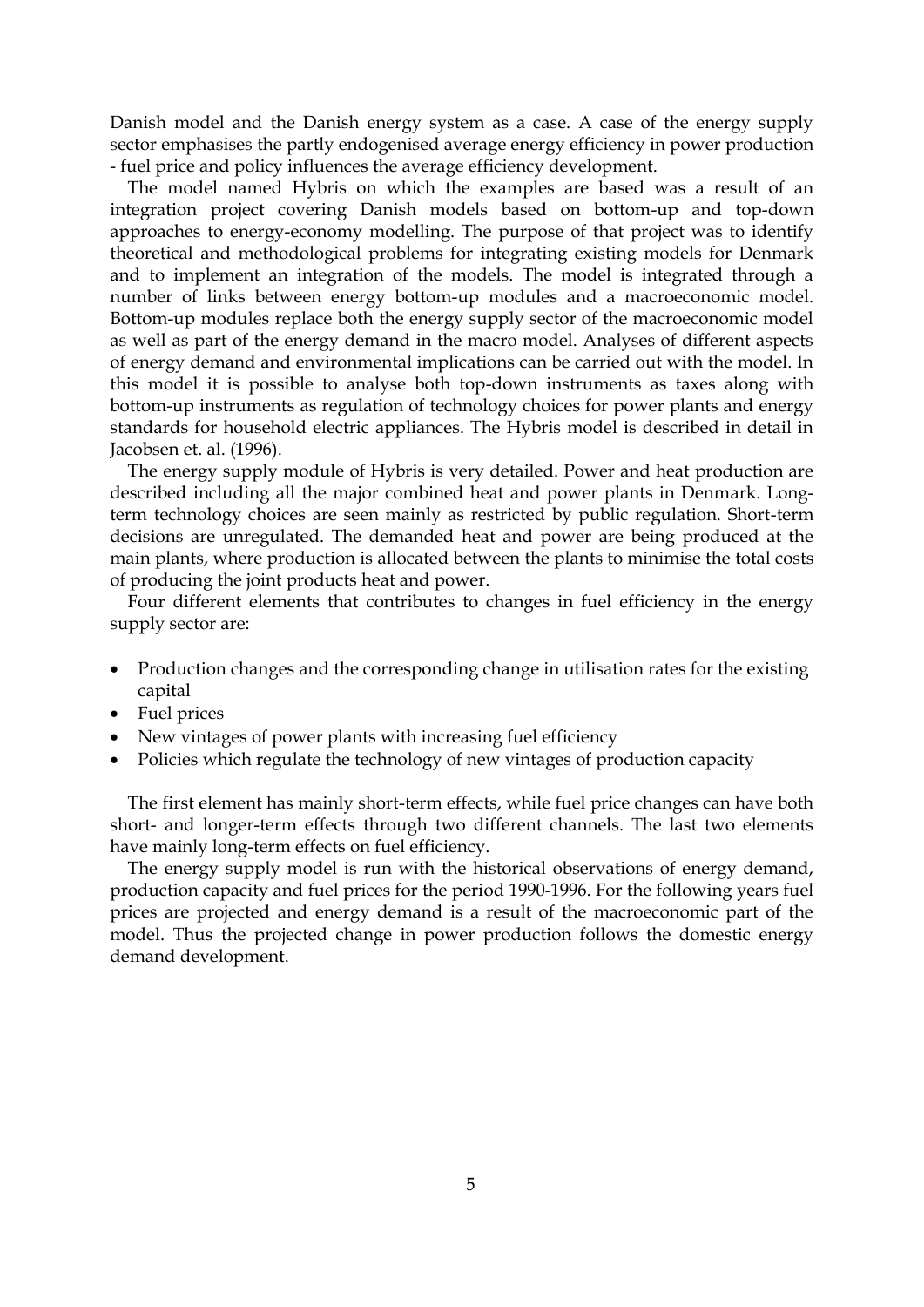

**Figure 1 Fuel efficiency changes and changes in power production** 

Danish power production has fluctuated markedly in recent years. This is illustrated in Figure 1, where 1991 and 1996 experience nearly 50% increases in production. In 1992 and 1995 production fell. Increasing production was accompanied by a decrease in fuel efficiency for the largest production increases. Corresponding to this a decrease in production was accompanied by improvements in energy efficiency. Production changes and capacity utilisation rates thus have an important impact on yearly changes in average efficiency in power production.



**Figure 2 Marginal production costs for Danish power-producing units 1996**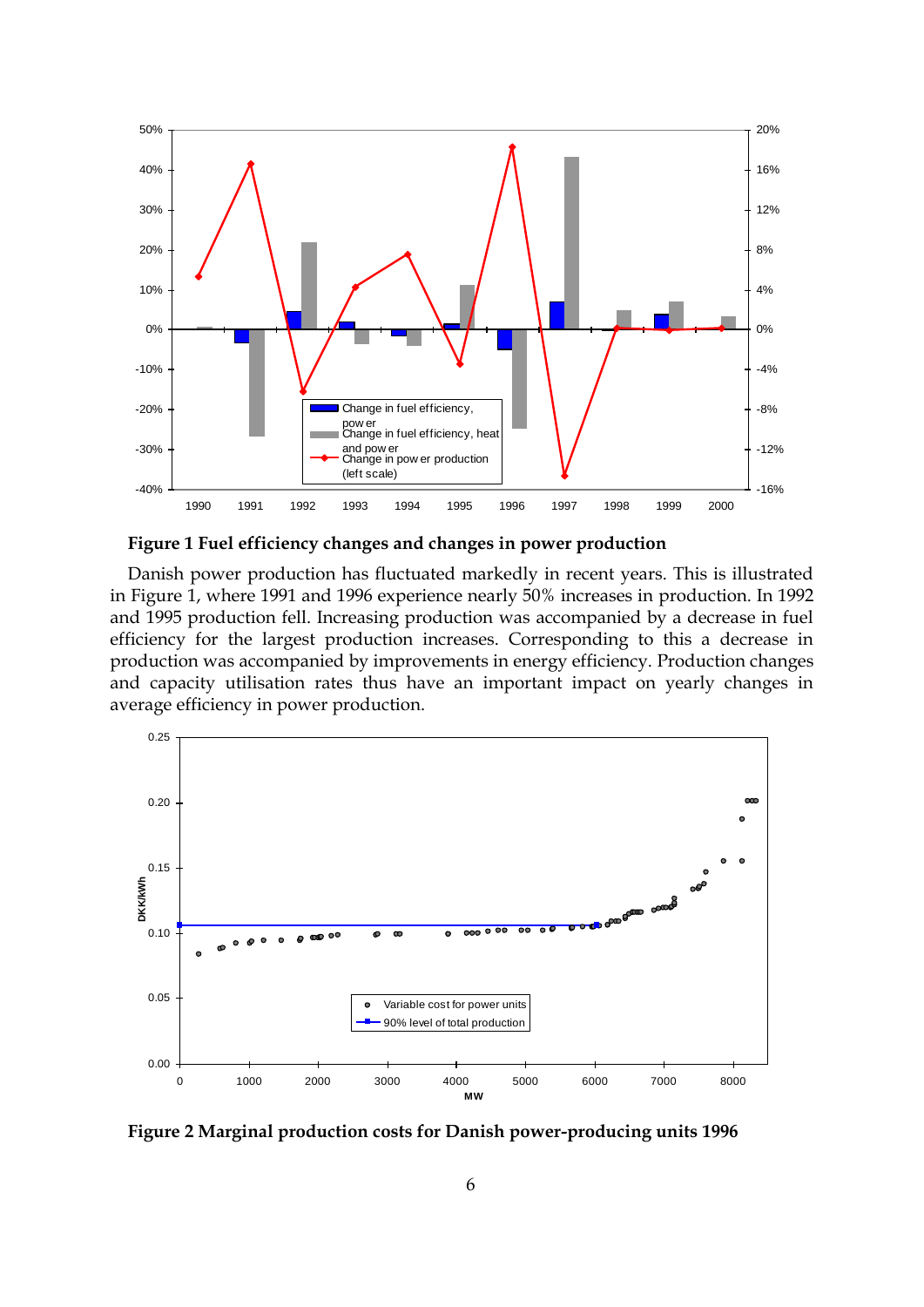The cost curve for the major power plants in Denmark for 1996 shown in Figure 2 is based on fuel costs alone. Even in an extreme year as 1996 with a very high production due to low water resources in Scandinavia, 90% of total production is delivered from plants situated at the flat part of the cost curve. This means that the decrease of fuel efficiency by around 2% in 1996 is caused by shifting production share within this group of plants. A group of plants that will in an average year be running less than full capacity measured in hours will in the extreme export year 1996 be running at full load. The large share of capacity situated at the flat part of the cost curve secures that production changes have only moderate effects on average fuel efficiency in contrast to what would have been the case if the cost curve had been a straight line. what would have been the case if the cost curve had been a straight line.



**Figure 3 Fuel efficiency changes relates to introduction of new capacity**

Fuel efficiency changes in the projection period (1997-2020) vary a lot as in the simulation period. The unsteady pattern in the projection period is a result of the introduction of new plants. As a new plant (400 MW) is introduced the efficiency improves around 2%. New plants improve overall efficiency because their fuel efficiency is better than the older plants and because they capture a relatively large share of the total production. The new plants are running nearly all year and produce around 5% of total production by major plants.

The introduction of new plants of course improves efficiency only if the new plant is actually running. In 1998 this is not the case because the new plant in 1998 is natural gas based and the projected prices in this case exclude the new plant from running when production costs are being minimised. The small decreases in efficiency observed in the projection period is a result of decreasing production in the major plants. Due to increasing production by renewables the share of production for the major power plants decreases. This again decreases the production share of the new and high-efficiency plants within the group of major power plants.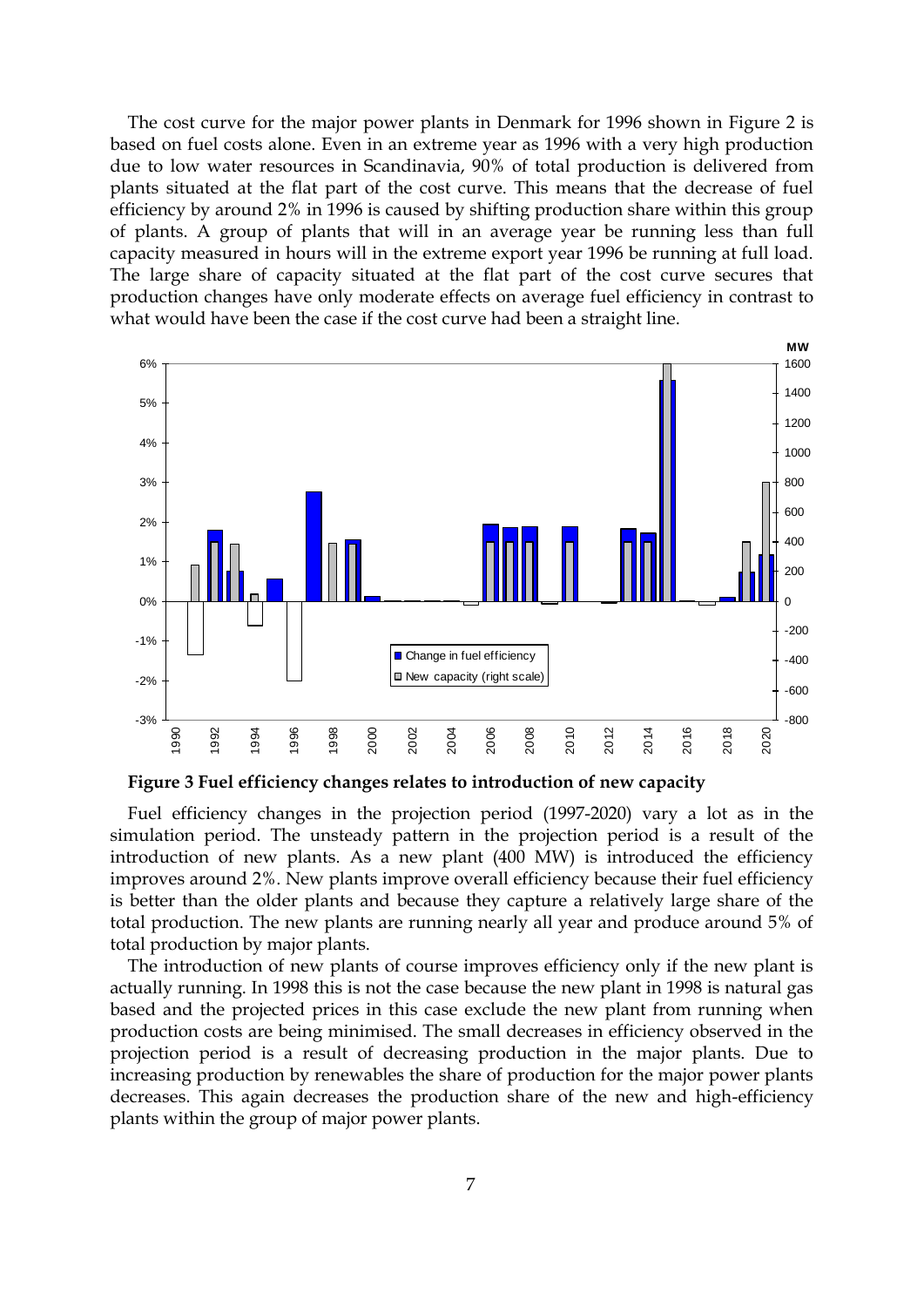

**Figure 4 Fuel efficiency in power production: projection based on energy policy**

The importance of public policy is evident from the different slopes of the two curves in Figure 4. The expansion of wind energy increases the average *fuel* efficiency in power production. This is accomplished by increasing the capital equipment in power production and possibly thereby decreasing the capital productivity. This could have been the case without regulation, but if the wind capacity expansion is a result of public policy this policy has a remarkable and of course intended influence on average energy efficiency in power production. This effect would be difficult to quantify in another model that did not have the detail that is in this model of the energy supply sector. Thus, for all energy and environmental analysis including policy instruments as, for example, priority given to renewable energy, a detailed energy technology description will be important.

Efficiency indicators are relatively unproblematic at the disaggregated level of fuel (TJ) used for power production (kWh). Compared to this the aggregation of fuels and comparison with GDP developments is a much less accurate measure of energy efficiency.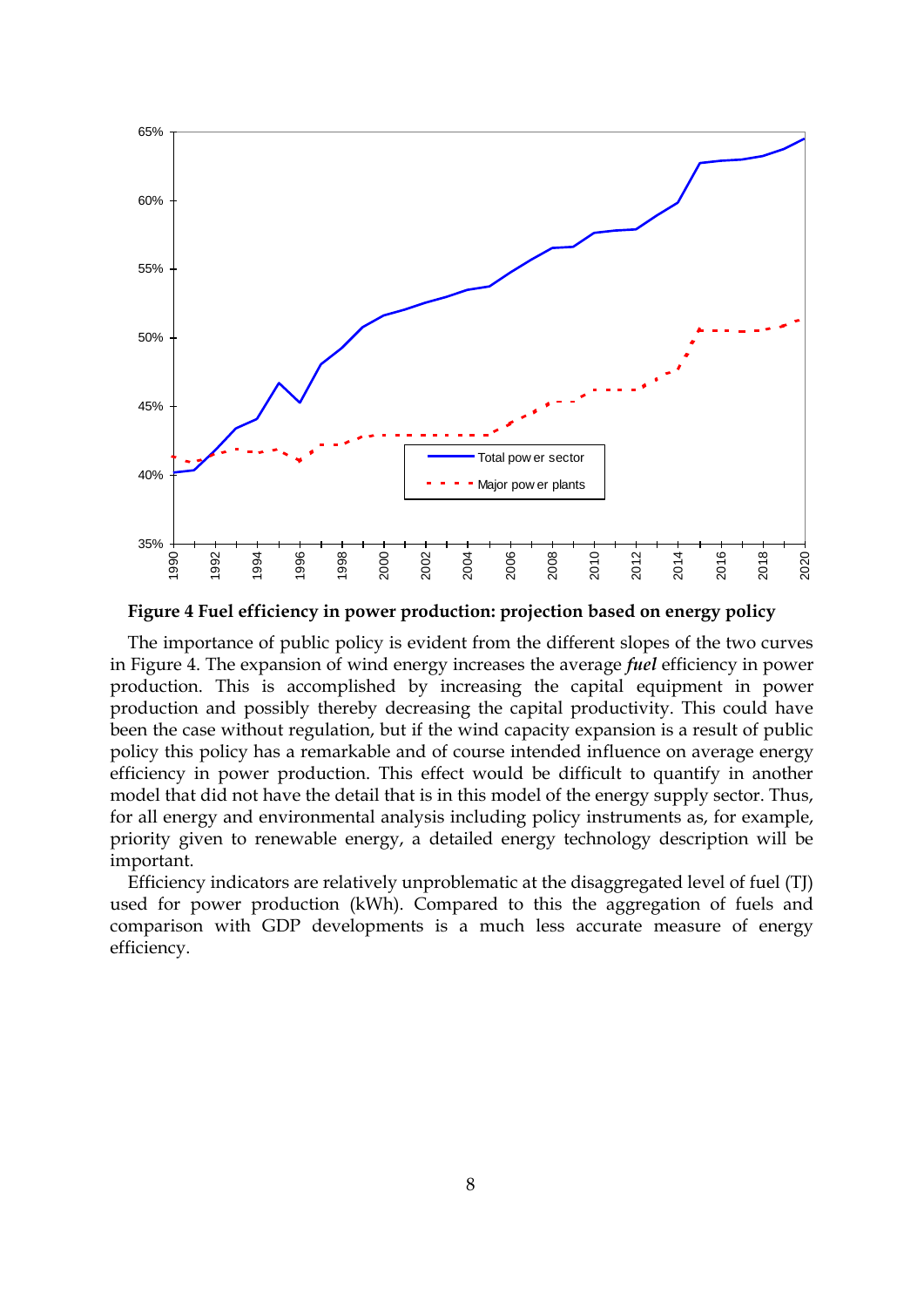

**Figure 5 Energy efficiency in the power sector and energy intensity of the Danish economy** 

In Figure 5 the energy intensity in economy fluctuates more than the fuel efficiency in the power sector. The changes in power production are the reason that the energy intensity of the economy fluctuates greatly. This fact has led the Danish authorities to adjust official figures for primary energy consumption and energy intensity. Official figures from The Danish Energy Agency are adjusted for electricity import and exports as well as for climatic deviations from an average year. But making adjustments could be taken much further to compensate for changes in trade balances, structural changes of domestic production and consumption patterns etc. This could lead to even more detailed decomposition analyses of what is the basic development of efficiency.

Figure 5 shows that in the long run efficiency increases more gradually for the economy-wide measure than for fuel efficiency in power. The importance of the power sector for the economy-wide energy efficiency is strongest in the first years, but in the long run it is both the efficiency increases in the power sector and the relative increase in electricity in final demand that boosts overall energy efficiency.

### **5. Energy efficiency changes in household heating demand**

This section describes a case of the Hybris model with respect to household energy efficiencies and the consequences of energy policies or energy prices. Different heating technologies are described with their local efficiencies. The efficiencies of these technologies are weighted by their share in household heating demand. In Figure 6 the change in this average heating efficiency is compared to the average consumer price for heating in households. Both series are three-year moving averages.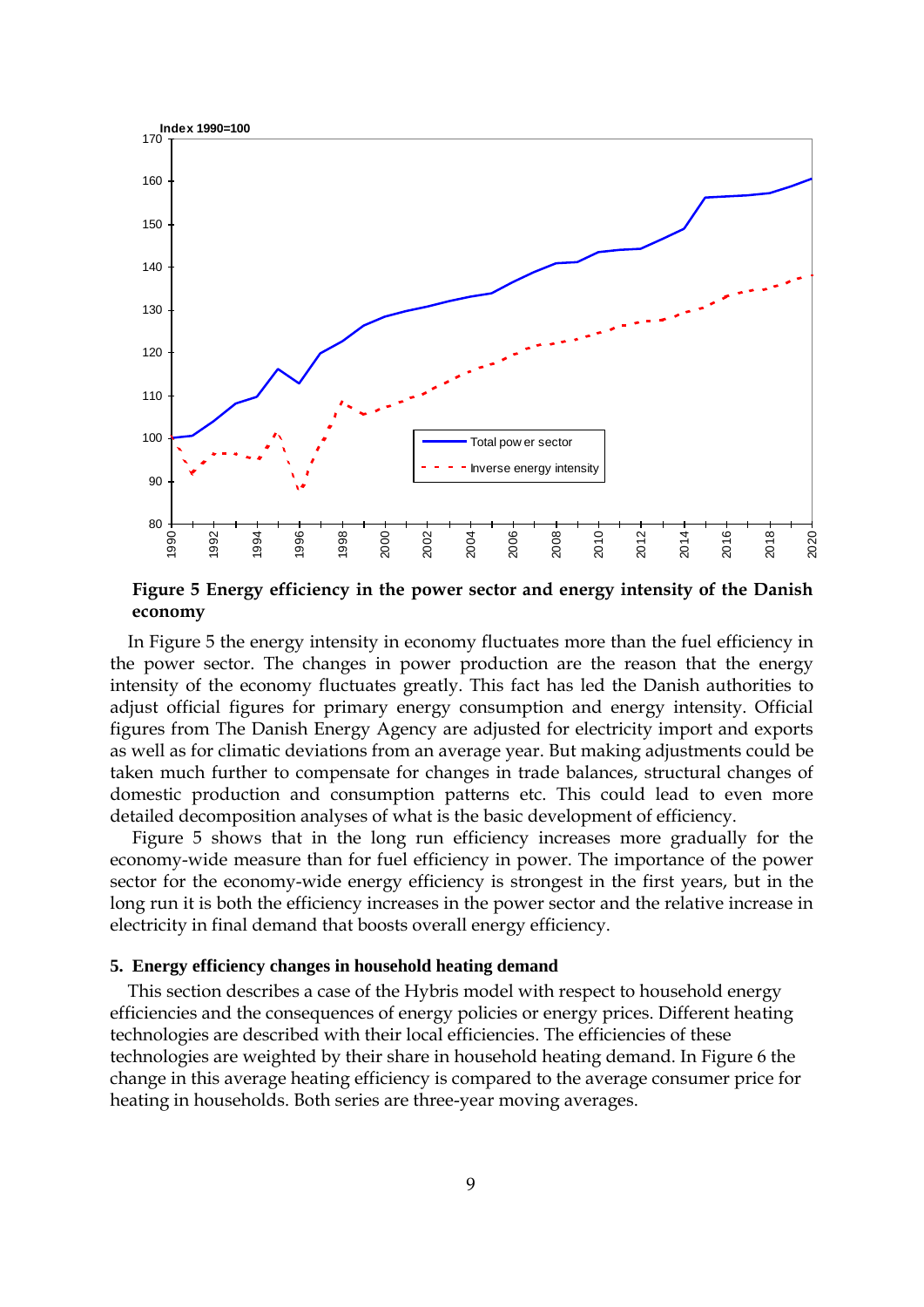

**Figure 6 Change in average heating efficiency depends on prices**

The efficiency change is surprisingly closely related to price changes. This is caused mainly by changes in the composition of technologies and less by changes in efficiencies for the individual technology. It seems as if the implementation of the most efficient technologies is faster during times of sharply rising prices. What is not shown in this simple comparison is the change in energy consumption for each technology. The share of district heating is increased during times of sharp price rises and the local efficiency is much higher for district heating than for liquid fuel-based local technologies. This depends on an increased coverage of district heating, but probably also on a reduction in the use (intensity) of the more fuel-price dependent technologies. Altogether this points to fuel prices as an important parameter for substitution between available technologies and thus for the change in average energy efficiency.

#### **6. Conclusions**

Technology development is a critical parameter for a long-term analysis of energy and environmental issues. Macroeconomic-oriented energy-economy models have a very aggregated and generalised description of the change in energy technologies. It is possible to endogenise the technology at the aggregated level, but it is very difficult to establish empirical results to verify the endogenisation. Another approach is to give a priority to the description of existing specific technologies and the immediate following technologies. This leaves the question of fundamental innovation out, which is a highly relevant question when attempting macroeconomic modelling to endogenise technical progress.

Technical descriptions of a long range of specific technologies could be used for analysing possible dependencies of the overall efficiency development. With technical bottom-up based models the vintage effects of capital vintages on average efficiency can be quantified. It is possible to include effects related to the division of production